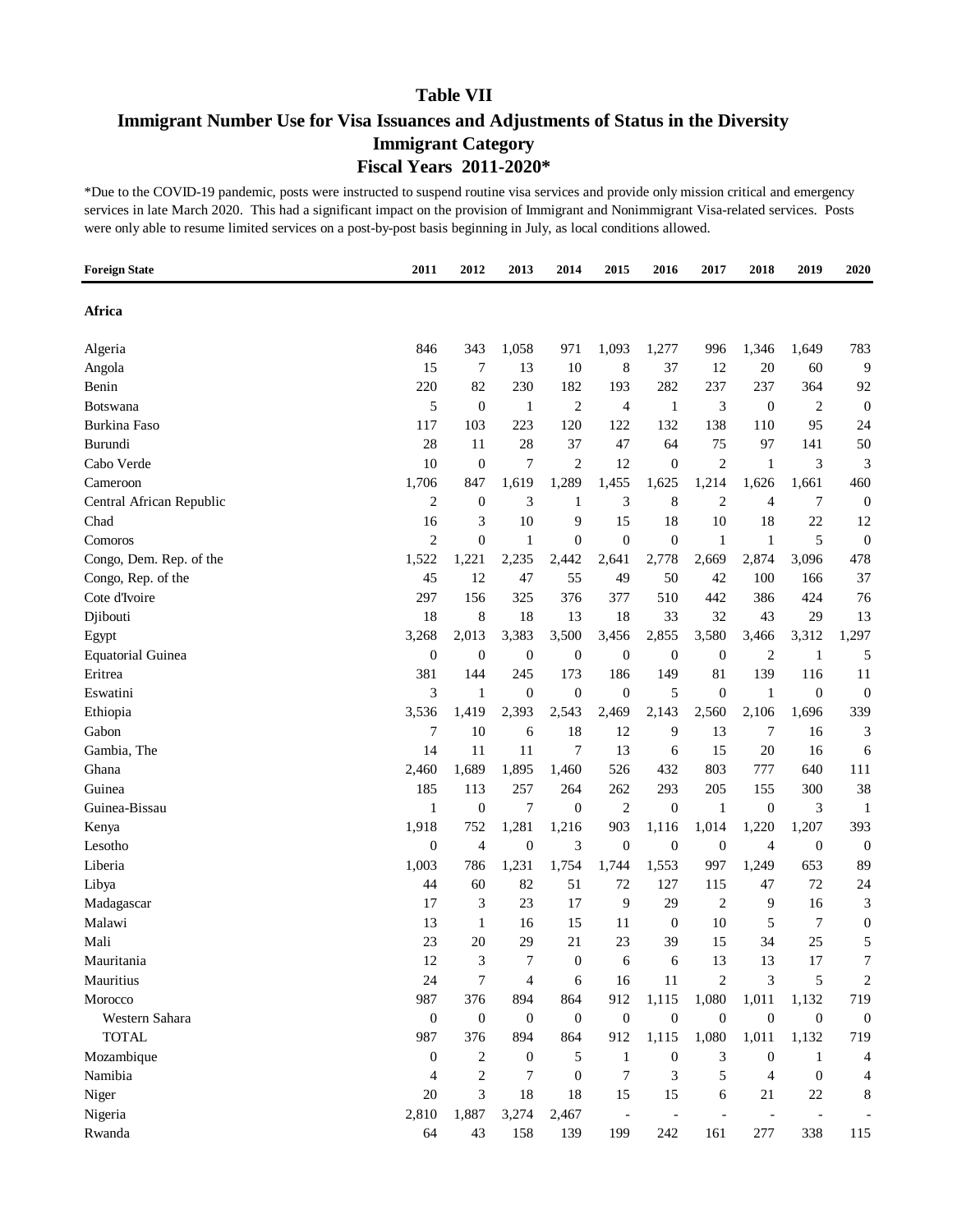# **Immigrant Number Use for Visa Issuances and Adjustments of Status in the Diversity Immigrant Category Fiscal Years 2011-2020\***

| <b>Foreign State</b>  | 2011             | 2012             | 2013                     | 2014             | 2015             | 2016                                                           | 2017                     | 2018                     | 2019           | 2020             |
|-----------------------|------------------|------------------|--------------------------|------------------|------------------|----------------------------------------------------------------|--------------------------|--------------------------|----------------|------------------|
| Sao Tome and Principe | $\boldsymbol{0}$ | $\boldsymbol{0}$ | $\boldsymbol{0}$         | $\mathbf{0}$     | $\boldsymbol{0}$ | $\mathbf{0}$                                                   | $\boldsymbol{0}$         | $\overline{0}$           | $\overline{0}$ | $\mathbf{0}$     |
| Senegal               | 128              | 51               | 91                       | 109              | 104              | 139                                                            | 98                       | 94                       | 83             | 13               |
| Seychelles            | $\boldsymbol{0}$ | $\mathbf{1}$     | $\boldsymbol{0}$         | $\mathbf{0}$     | 3                | $\boldsymbol{0}$                                               | $\boldsymbol{0}$         | $\boldsymbol{0}$         | $\mathbf{1}$   | $\mathbf{0}$     |
| Sierra Leone          | 317              | 287              | 719                      | 449              | 354              | 383                                                            | 340                      | 119                      | 172            | 13               |
| Somalia               | 52               | 28               | 78                       | 46               | 59               | 104                                                            | 56                       | 11                       | $\overline{2}$ | $\mathbf{0}$     |
| South Africa          | 309              | 225              | 319                      | 217              | 197              | 182                                                            | 215                      | 175                      | 180            | 38               |
| South Sudan           | $\boldsymbol{0}$ | $\mathbf{0}$     | $\boldsymbol{0}$         | $\boldsymbol{0}$ | $\mathbf{1}$     | 11                                                             | 6                        | 10                       | $\overline{4}$ | $\overline{c}$   |
| Sudan                 | 569              | 308              | 436                      | 965              | 1,191            | 1,833                                                          | 1,174                    | 1,680                    | 1,548          | 403              |
| Tanzania              | 81               | 62               | 51                       | 28               | 60               | 32                                                             | 46                       | 39                       | 50             | 10               |
| Togo                  | 526              | 281              | 514                      | 565              | 547              | 688                                                            | 504                      | 664                      | 757            | 208              |
| Tunisia               | 42               | 26               | 49                       | 40               | 38               | 100                                                            | 63                       | 62                       | 47             | 38               |
| Uganda                | 211              | 111              | 204                      | 184              | 171              | 166                                                            | 92                       | 177                      | 133            | 64               |
| Zambia                | 48               | 18               | 39                       | 18               | 33               | 20                                                             | 17                       | 14                       | 12             | 4                |
| Zimbabwe              | 89               | 42               | 68                       | 32               | 47               | 85                                                             | 44                       | 54                       | 28             | 3                |
| <b>Africa Total</b>   |                  |                  |                          |                  |                  | 24,015 13,582 23,607 22,703 19,686 20,706 19,211 20,532 20,336 |                          |                          |                | 6,017            |
| Asia                  |                  |                  |                          |                  |                  |                                                                |                          |                          |                |                  |
| Afghanistan           | 25               | 43               | 59                       | 95               | 28               | 192                                                            | 144                      | 231                      | 265            | 165              |
| Bahrain               | $\overline{2}$   | 10               | 4                        | $\overline{c}$   | 2                | 2                                                              | $\mathbf{1}$             | $\boldsymbol{0}$         | 3              | $\boldsymbol{2}$ |
| Bangladesh            | 3,090            | 295              | $\overline{\phantom{a}}$ | $\overline{a}$   | $\overline{a}$   | $\overline{\phantom{a}}$                                       | $\overline{\phantom{0}}$ | $\overline{\phantom{0}}$ |                |                  |
| Bhutan                | 4                | 4                | 8                        | $\tau$           | $\mathbf{1}$     | 9                                                              | 7                        | 7                        | 20             | 5                |
| Brunei                | $\mathbf{1}$     | $\boldsymbol{0}$ | $\mathbf{1}$             | $\mathbf{1}$     | $\boldsymbol{0}$ | $\boldsymbol{0}$                                               | $\boldsymbol{0}$         | $\overline{c}$           | $\mathbf{0}$   | $\boldsymbol{0}$ |
| Burma                 | 253              | 197              | 267                      | 200              | 88               | 140                                                            | 148                      | 125                      | 210            | 82               |
| Cambodia              | 168              | 188              | 399                      | 334              | 152              | 266                                                            | 198                      | 121                      | 86             | 69               |
| China - Taiwan born   | 214              | 158              | 160                      | 215              | 103              | 167                                                            | 160                      | 174                      | 180            | 142              |
| Hong Kong S.A.R.      | 27               | 10               | 40                       | 46               | 34               | 55                                                             | 18                       | 56                       | 46             | 58               |
| Indonesia             | 89               | 100              | 66                       | 68               | 44               | 45                                                             | 41                       | 64                       | 63             | 58               |
| Iran                  | 2,023            | 2,428            | 3,802                    | 2,386            | 2,661            | 2,788                                                          | 2,106                    | 318                      | 298            | 131              |
| Iraq                  | 57               | 36               | 66                       | 49               | 23               | 146                                                            | 150                      | 297                      | 264            | 86               |
| Israel                | 41               | 45               | 74                       | 58               | 20               | 35                                                             | 34                       | 49                       | 64             | 26               |
| Japan                 | 177              | 216              | 287                      | 269              | 143              | 194                                                            | 117                      | 164                      | 223            | 135              |
| Jordan                | 87               | 62               | 122                      | 181              | 72               | 176                                                            | 96                       | 254                      | 330            | 266              |
| Korea, North          | $\overline{0}$   | $\overline{0}$   | $\boldsymbol{0}$         | $\theta$         | $\theta$         | $\theta$                                                       | $\boldsymbol{0}$         | 1                        | $\mathbf{0}$   | $\mathbf{1}$     |
| Kuwait                | 25               | 31               | 66                       | 58               | 29               | 59                                                             | 45                       | 81                       | 51             | 37               |
| Laos                  | $\boldsymbol{0}$ | $\mathbf{0}$     | $\boldsymbol{2}$         | $\boldsymbol{0}$ | $\boldsymbol{0}$ | $\boldsymbol{0}$                                               | $\boldsymbol{0}$         | 1                        | $\mathbf{0}$   | 7                |
| Lebanon               | 56               | 94               | 87                       | 58               | 52               | 72                                                             | 41                       | 44                       | 77             | 26               |
| Malaysia              | 48               | 27               | $20\,$                   | 38               | 14               | 48                                                             | 30                       | 38                       | 30             | 21               |
| Maldives              | $\boldsymbol{0}$ | $\mathbf{0}$     | $\boldsymbol{0}$         | $\boldsymbol{0}$ | $\boldsymbol{0}$ | $\boldsymbol{0}$                                               | $\boldsymbol{0}$         | $\boldsymbol{0}$         | $\overline{4}$ | $\mathbf{0}$     |
| Mongolia              | 209              | 91               | 116                      | 79               | 55               | 157                                                            | 97                       | 160                      | 143            | 114              |
| Nepal                 | 2,017            | 1,953            | 3,377                    | 3,504            | 3,370            | 3,247                                                          | 3,477                    | 3,307                    | 2,795          | 2,085            |
| Oman                  | $\boldsymbol{0}$ | $\overline{c}$   | $\mathbf{1}$             | $\sqrt{2}$       | $\mathbf{1}$     | $\overline{\mathcal{L}}$                                       | 6                        | 5                        | 8              | 2                |
| Qatar                 | $\boldsymbol{0}$ | 3                | 14                       | 15               | 15               | 16                                                             | 9                        | 26                       | 24             | 5                |
| Saudi Arabia          | 41               | 56               | 88                       | 109              | 89               | 124                                                            | 111                      | 218                      | 262            | 143              |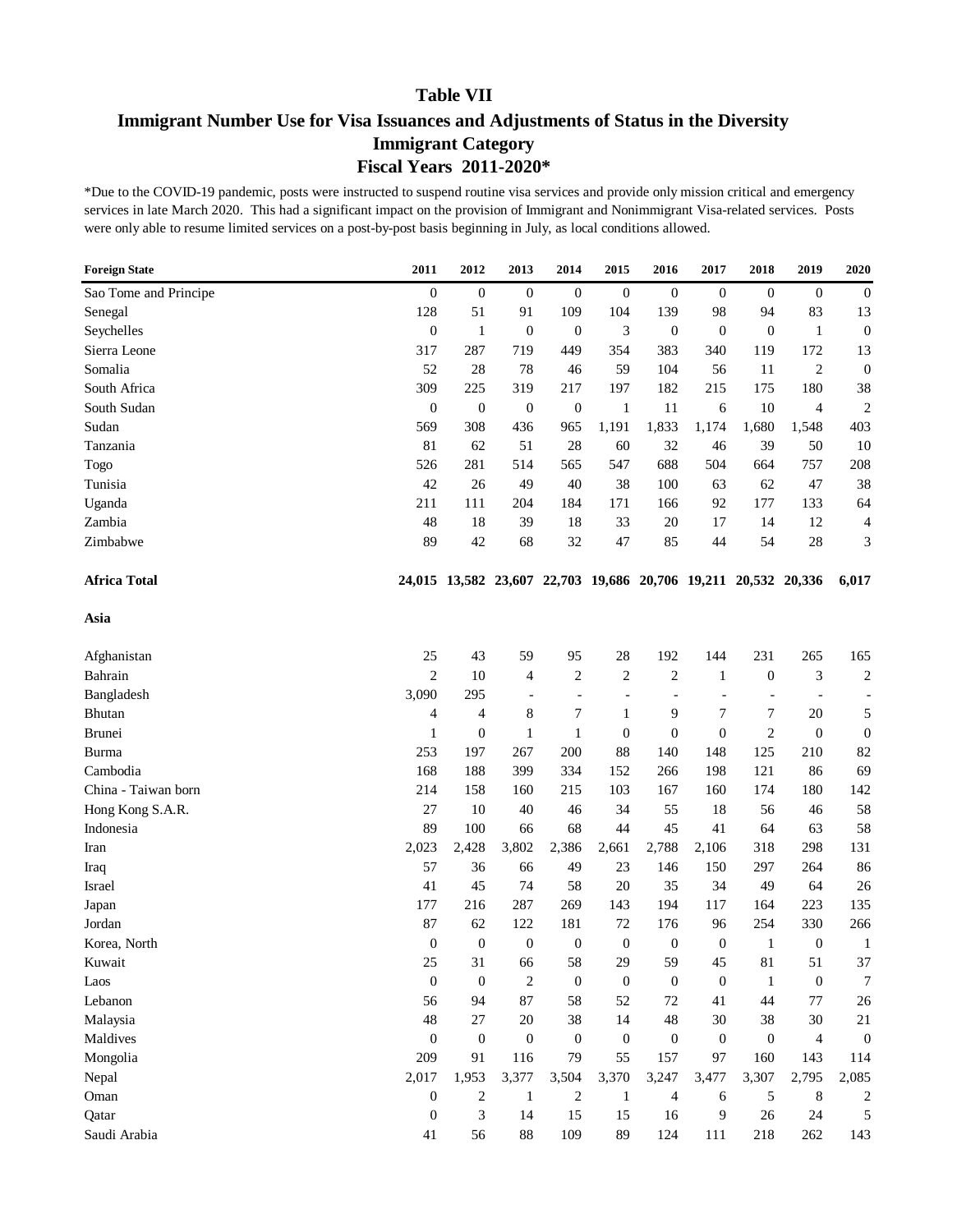# **Immigrant Number Use for Visa Issuances and Adjustments of Status in the Diversity Immigrant Category Fiscal Years 2011-2020\***

| <b>Foreign State</b>                | 2011             | 2012                     | 2013                     | 2014             | 2015                     | 2016                     | 2017                     | 2018             | 2019                     | 2020             |
|-------------------------------------|------------------|--------------------------|--------------------------|------------------|--------------------------|--------------------------|--------------------------|------------------|--------------------------|------------------|
| Singapore                           | 12               | 14                       | 6                        | 32               | 2                        | 12                       | 9                        | 8                | 11                       | 8                |
| Sri Lanka                           | 336              | 217                      | 296                      | 301              | 201                      | 324                      | 160                      | 360              | 331                      | 225              |
| Syria                               | 67               | 72                       | 91                       | 138              | 134                      | 164                      | 128                      | 55               | 83                       | 36               |
| Thailand                            | 36               | 22                       | 31                       | 19               | 26                       | 31                       | 19                       | 32               | 60                       | 36               |
| Timor-Leste                         | $\mathbf{0}$     | $\mathbf{0}$             | $\boldsymbol{0}$         | $\boldsymbol{0}$ | $\theta$                 | $\boldsymbol{0}$         | $\boldsymbol{0}$         | $\boldsymbol{0}$ | $\mathbf{0}$             | $\boldsymbol{0}$ |
| <b>United Arab Emirates</b>         | 22               | 41                       | 40                       | 36               | 40                       | 28                       | 31                       | 64               | 78                       | 71               |
| Yemen                               | 40               | 66                       | 195                      | 200              | 171                      | 397                      | 267                      | 28               | 70                       | 13               |
| <b>Asia Total</b>                   | 9,167            | 6,481                    | 9,785                    | 8,500            | 7,570                    | 8,898                    | 7,650                    | 6,290            | 6,079                    | 4,055            |
| <b>Europe</b>                       |                  |                          |                          |                  |                          |                          |                          |                  |                          |                  |
| Albania                             | 965              | 528                      | 994                      | 1,571            | 1,910                    | 1,506                    | 2,436                    | 2,630            | 2,284                    | 1,296            |
| Andorra                             | $\boldsymbol{0}$ | $\mathbf{0}$             | $\boldsymbol{0}$         | $\mathbf{0}$     | $\mathfrak{2}$           | $\boldsymbol{0}$         | $\boldsymbol{0}$         | $\boldsymbol{0}$ | $\boldsymbol{0}$         | $\mathbf{0}$     |
| Armenia                             | 1,013            | 644                      | 903                      | 1,272            | 1,556                    | 1,000                    | 1,566                    | 1,662            | 1,313                    | 373              |
| Austria                             | 69               | 34                       | 42                       | 24               | 48                       | 10                       | 34                       | 14               | 4                        | 9                |
| Azerbaijan                          | 222              | 149                      | 190                      | 190              | 289                      | 204                      | 434                      | 508              | 822                      | 189              |
| <b>Belarus</b>                      | 684              | 285                      | 848                      | 844              | 868                      | 568                      | 801                      | 828              | 929                      | 361              |
| Belgium                             | 26               | 47                       | 39                       | 24               | 34                       | 13                       | 42                       | 27               | 16                       | 6                |
| Bosnia and Herzegovina              | 33               | 44                       | 30                       | 39               | 77                       | 48                       | 84                       | 47               | 23                       | 14               |
| Bulgaria                            | 653              | 456                      | 965                      | 1,026            | 834                      | 614                      | 540                      | 343              | 230                      | 109              |
| Croatia                             | 20               | 34                       | 20                       | 41               | 30                       | 22                       | 27                       | 23               | 12                       | 13               |
| Cyprus                              | $\overline{c}$   | $\overline{2}$           | $\mathfrak{Z}$           | 7                | 8                        | 8                        | 8                        | 5                | 3                        | $\mathbf{1}$     |
| Czech Republic                      | 34               | 23                       | 30                       | 41               | 38                       | 28                       | 20                       | 41               | 28                       | 10               |
| Denmark                             | 17               | 17                       | 20                       | 21               | 17                       | 14                       | 21                       | 11               | 8                        | 1                |
| Faroe Islands                       | $\overline{0}$   | $\theta$                 | $\boldsymbol{0}$         | $\boldsymbol{0}$ | $\overline{0}$           | $\boldsymbol{0}$         | $\boldsymbol{0}$         | $\overline{0}$   | 1                        | $\boldsymbol{0}$ |
| Greenland                           | $\boldsymbol{0}$ | $\theta$                 | $\boldsymbol{0}$         | $\boldsymbol{0}$ | $\overline{0}$           | $\boldsymbol{0}$         | $\boldsymbol{0}$         | $\overline{0}$   | $\overline{0}$           | $\boldsymbol{0}$ |
| <b>TOTAL</b>                        | 17               | 17                       | 20                       | 21               | 17                       | 14                       | 21                       | 11               | 9                        | 1                |
| Estonia                             | 21               | 12                       | 23                       | 17               | 21                       | 10                       | 13                       | 24               | 9                        | $\sqrt{2}$       |
| Finland                             | 40               | 35                       | 25                       | 16               | 29                       | 22                       | 29                       | 21               | 18                       | 4                |
| France                              | 275              | 186                      | 228                      | 326              | 346                      | 211                      | 258                      | 257              | 208                      | 57               |
| French Guiana                       | 0                | $\overline{\phantom{0}}$ | $\overline{\phantom{a}}$ |                  | $\overline{\phantom{a}}$ | $\overline{\phantom{a}}$ | $\overline{\phantom{a}}$ |                  | $\overline{\phantom{0}}$ |                  |
| French Polynesia                    | 0                | 1                        | $\mathbf{1}$             | $\boldsymbol{0}$ | $\boldsymbol{0}$         | $\boldsymbol{0}$         | 0                        | $\boldsymbol{0}$ | $\boldsymbol{0}$         | $\boldsymbol{0}$ |
| French Southern and Antarctic Lands | 0                | $\boldsymbol{0}$         | $\boldsymbol{0}$         | $\boldsymbol{0}$ | $\boldsymbol{0}$         | 0                        | $\boldsymbol{0}$         | $\overline{0}$   | $\mathbf{0}$             | $\mathbf{0}$     |
| Guadeloupe                          | $\overline{0}$   |                          |                          |                  | $\overline{\phantom{a}}$ |                          | $\overline{\phantom{a}}$ |                  |                          |                  |
| Martinique                          | $\boldsymbol{0}$ |                          |                          |                  |                          |                          | $\overline{\phantom{a}}$ |                  | $\overline{\phantom{a}}$ |                  |
| New Caledonia                       | $\boldsymbol{0}$ | $\boldsymbol{0}$         | $\boldsymbol{0}$         | $\mathbf{1}$     | $\mathbf{0}$             | $\mathbf{0}$             | $\boldsymbol{0}$         | $\boldsymbol{0}$ | $\boldsymbol{0}$         | $\mathbf{0}$     |
| Reunion                             | $\boldsymbol{0}$ |                          | $\overline{\phantom{a}}$ |                  | $\overline{\phantom{a}}$ | $\overline{\phantom{0}}$ |                          |                  |                          |                  |
| St. Barthelemy                      | $\boldsymbol{0}$ | $\theta$                 | $\boldsymbol{0}$         | $\mathbf{0}$     | $\overline{0}$           | $\mathbf{0}$             | 0                        | $\overline{0}$   | $\mathbf{0}$             | $\mathbf{0}$     |
| Saint Martin                        | $\overline{0}$   | $\theta$                 | $\boldsymbol{0}$         | $\theta$         | $\overline{0}$           | $\boldsymbol{0}$         | $\boldsymbol{0}$         | $\overline{0}$   | $\overline{0}$           | $\boldsymbol{0}$ |
| St. Pierre and Miquelon             | $\theta$         | $\theta$                 | $\boldsymbol{0}$         | $\theta$         | $\overline{0}$           | $\boldsymbol{0}$         | $\boldsymbol{0}$         | $\overline{0}$   | $\overline{0}$           | $\mathbf{0}$     |
| Wallis and Futuna                   | $\theta$         | $\theta$                 | $\boldsymbol{0}$         | $\boldsymbol{0}$ | $\theta$                 | $\boldsymbol{0}$         | $\mathbf{0}$             | $\mathbf{0}$     | $\mathbf{0}$             | $\boldsymbol{0}$ |
| <b>TOTAL</b>                        | 275              | 187                      | 229                      | 327              | 346                      | 211                      | 258                      | 257              | 208                      | 57               |
| Georgia                             | 461              | 293                      | 411                      | 345              | 507                      | 368                      | 548                      | 676              | 662                      | 399              |
| Germany                             | 860              | 595                      | 584                      | 497              | 535                      | 293                      | 284                      | 311              | 203                      | 92               |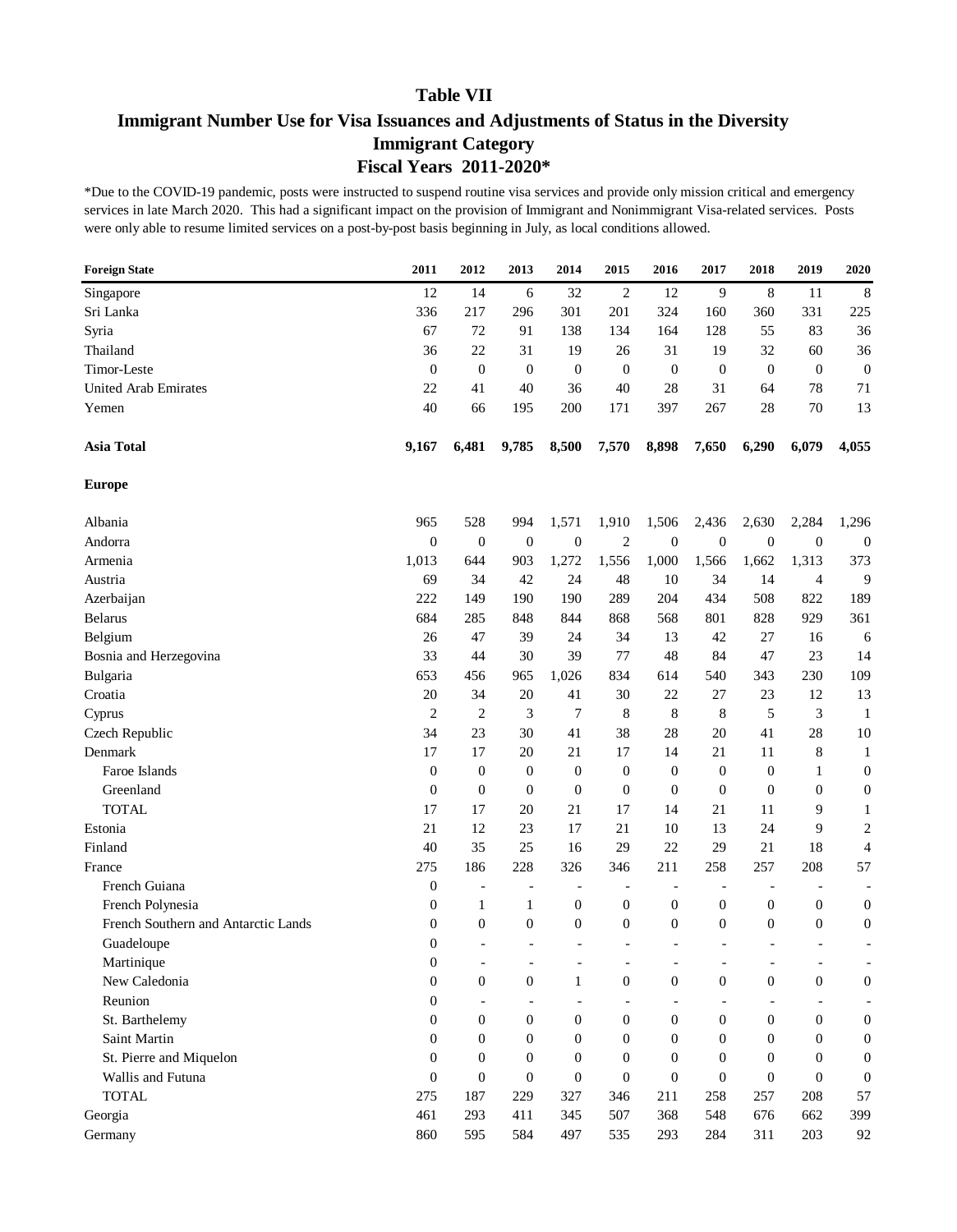# **Immigrant Number Use for Visa Issuances and Adjustments of Status in the Diversity Immigrant Category Fiscal Years 2011-2020\***

| <b>Foreign State</b> | 2011                     | 2012                     | 2013                     | 2014             | 2015                     | 2016             | 2017                     | 2018             | 2019           | 2020                        |
|----------------------|--------------------------|--------------------------|--------------------------|------------------|--------------------------|------------------|--------------------------|------------------|----------------|-----------------------------|
| Greece               | 42                       | 30                       | 54                       | 79               | 98                       | 54               | 96                       | 71               | 59             | 19                          |
| Hungary              | 125                      | 80                       | 112                      | 103              | 121                      | 79               | 83                       | 84               | 38             | 33                          |
| Iceland              | 13                       | 15                       | 15                       | 10               | 11                       | 1                | 9                        | $\mathbf{1}$     | $\mathbf{0}$   | $\boldsymbol{0}$            |
| Ireland              | 87                       | 76                       | 52                       | 44               | 50                       | 36               | 31                       | 37               | 21             | $\ensuremath{\mathfrak{Z}}$ |
| Italy                | 186                      | 207                      | 157                      | 282              | 289                      | 194              | 244                      | 162              | 141            | 66                          |
| Kazakhstan           | 236                      | 237                      | 316                      | 325              | 460                      | 243              | 460                      | 514              | 576            | 392                         |
| Kosovo               | 83                       | 71                       | 126                      | 95               | 146                      | 164              | 318                      | 230              | 232            | 113                         |
| Kyrgyzstan           | 147                      | 182                      | 189                      | 235              | 286                      | 135              | 223                      | 383              | 383            | 149                         |
| Latvia               | 70                       | 22                       | 57                       | 57               | 30                       | 31               | $22\,$                   | 34               | 23             | 19                          |
| Liechtenstein        | $\mathbf{1}$             | $\boldsymbol{0}$         | $\boldsymbol{0}$         | $\mathbf{0}$     | $\boldsymbol{0}$         | $\boldsymbol{0}$ | $\boldsymbol{0}$         | $\boldsymbol{0}$ | $\mathbf{0}$   | $\mathbf{0}$                |
| Lithuania            | 167                      | 129                      | 141                      | 156              | 167                      | 91               | 96                       | 106              | 109            | 35                          |
| Luxembourg           | $\mathfrak{2}$           | 3                        | 3                        | $\mathbf{0}$     | $\overline{0}$           | $\boldsymbol{0}$ | $\overline{c}$           | $\overline{0}$   | $\overline{0}$ | $\boldsymbol{0}$            |
| Malta                | $\boldsymbol{0}$         | 4                        | $\boldsymbol{0}$         | $\mathbf{0}$     | $\overline{0}$           | $\boldsymbol{0}$ | $\boldsymbol{0}$         | $\overline{0}$   | $\mathbf{1}$   | 1                           |
| Moldova              | 582                      | 684                      | 906                      | 1,211            | 1,566                    | 1,189            | 1,369                    | 574              | 626            | 226                         |
| Monaco               | $\boldsymbol{0}$         | $\mathbf{0}$             | $\boldsymbol{0}$         | 4                | $\boldsymbol{0}$         | $\boldsymbol{0}$ | $\boldsymbol{0}$         | $\boldsymbol{0}$ | $\mathbf{1}$   | $\boldsymbol{2}$            |
| Montenegro           | 4                        | 5                        | 11                       | 11               | 6                        | 7                | 13                       | 14               | 20             | 10                          |
| Netherlands          | 52                       | 61                       | 35                       | 71               | 46                       | 40               | 31                       | 19               | 27             | 17                          |
| Aruba                | $\mathbf{1}$             | 1                        | $\boldsymbol{0}$         | $\mathbf{0}$     | $\mathbf{0}$             | $\boldsymbol{0}$ | $\boldsymbol{0}$         | $\mathbf{1}$     | $\theta$       | $\boldsymbol{0}$            |
| Curacao              | $\mathbf{1}$             | $\overline{c}$           | 4                        | $\boldsymbol{0}$ | $\overline{0}$           | 0                | $\boldsymbol{0}$         | $\mathfrak{2}$   | $\theta$       | $\boldsymbol{0}$            |
| Netherlands Antilles | $\boldsymbol{0}$         |                          | $\overline{\phantom{a}}$ | $\overline{a}$   | $\overline{\phantom{a}}$ |                  | $\overline{\phantom{a}}$ | $\overline{a}$   |                |                             |
| Sint Maarten         | $\boldsymbol{0}$         | $\boldsymbol{0}$         | $\boldsymbol{0}$         | $\boldsymbol{0}$ | 1                        | $\theta$         | $\boldsymbol{0}$         | $\overline{0}$   | $\overline{0}$ | $\boldsymbol{0}$            |
| <b>TOTAL</b>         | 54                       | 64                       | 39                       | 71               | 47                       | 40               | 31                       | 22               | 27             | 17                          |
| North Macedonia      | 177                      | 68                       | 148                      | 183              | 263                      | 206              | 235                      | 284              | 194            | 61                          |
| Northern Ireland     | 17                       | 15                       | 14                       | 18               | 15                       | 6                | 4                        | $\mathfrak{2}$   | 3              | $\boldsymbol{0}$            |
| Norway               | 12                       | 9                        | 16                       | $\mathbf{0}$     | $\overline{4}$           | 3                | 9                        | 12               | $\overline{c}$ | 3                           |
| Svalbard             | $\boldsymbol{0}$         | $\mathbf{0}$             | $\boldsymbol{0}$         | $\theta$         | $\overline{0}$           | $\boldsymbol{0}$ | $\boldsymbol{0}$         | $\theta$         | $\theta$       | $\boldsymbol{0}$            |
| <b>TOTAL</b>         | 12                       | 9                        | 16                       | $\boldsymbol{0}$ | $\overline{4}$           | 3                | 9                        | 12               | $\overline{2}$ | 3                           |
| Poland               | $\overline{\phantom{a}}$ | $\overline{\phantom{a}}$ | 829                      | 500              | 412                      | 327              | 287                      | 277              | 215            | 37                          |
| Portugal             | 17                       | 16                       | 20                       | $27\,$           | 29                       | 11               | 15                       | 25               | 5              | 4                           |
| Macau                | $\overline{2}$           | 6                        | 4                        | 3                | 17                       | 8                | $\mathbf{1}$             | $\mathbf{1}$     | $\mathbf{1}$   | $\boldsymbol{0}$            |
| <b>TOTAL</b>         | 19                       | 22                       | 24                       | 30               | 46                       | 19               | 16                       | 26               | 6              | 4                           |
| Romania              | 482                      | 589                      | 423                      | 498              | 539                      | 342              | 321                      | 199              | 242            | 94                          |
| Russia               | 1,552                    | 1,096                    | 1,680                    | 1,928            | 2,028                    | 1,401            | 1,812                    | 2,175            | 2,506          | 947                         |
| San Marino           | $\boldsymbol{0}$         | $\mathbf{0}$             | $\boldsymbol{0}$         | $\mathbf{0}$     | $\mathbf{0}$             | $\boldsymbol{0}$ | $\boldsymbol{0}$         | $\boldsymbol{0}$ | $\mathbf{0}$   | $\mathbf{0}$                |
| Serbia               | 156                      | 120                      | 171                      | 206              | 216                      | 213              | 314                      | 245              | 213            | 67                          |
| Slovakia             | 37                       | 17                       | 36                       | 36               | 44                       | 26               | 31                       | 26               | 13             | 8                           |
| Slovenia             | $\mathfrak{2}$           | $\overline{2}$           | $\overline{\mathcal{A}}$ | $\mathbf{1}$     | 5                        | $\,8\,$          | 12                       | 3                | $\overline{4}$ | $\boldsymbol{2}$            |
| Spain                | 86                       | 75                       | 95                       | 183              | 183                      | 101              | 108                      | 85               | 77             | 38                          |
| Sweden               | 43                       | 62                       | 62                       | 35               | 48                       | 46               | 53                       | 33               | 11             | 8                           |
| Switzerland          | 69                       | 50                       | 40                       | 61               | 56                       | 31               | 35                       | 20               | 13             | $10\,$                      |
| Tajikistan           | 182                      | 152                      | 209                      | 248              | 339                      | 239              | 419                      | 698              | 919            | 159                         |
| Turkey               | 993                      | 899                      | 712                      | 1,084            | 1,245                    | 796              | 1,386                    | 1,821            | 1,387          | 708                         |
| Turkmenistan         | 85                       | $72\,$                   | 70                       | 106              | 105                      | 75               | 93                       | 157              | 177            | 61                          |
| Ukraine              | 1,676                    | 1,439                    | 1,844                    | 1,770            | 1,313                    | 1,787            | 2,040                    | 2,653            | 2,062          | 1,101                       |
| Uzbekistan           | 3,596                    | 3,212                    | 3,385                    | 3,032            | 2,524                    | 2,378            | 3,199                    | 2,058            | 823            | 314                         |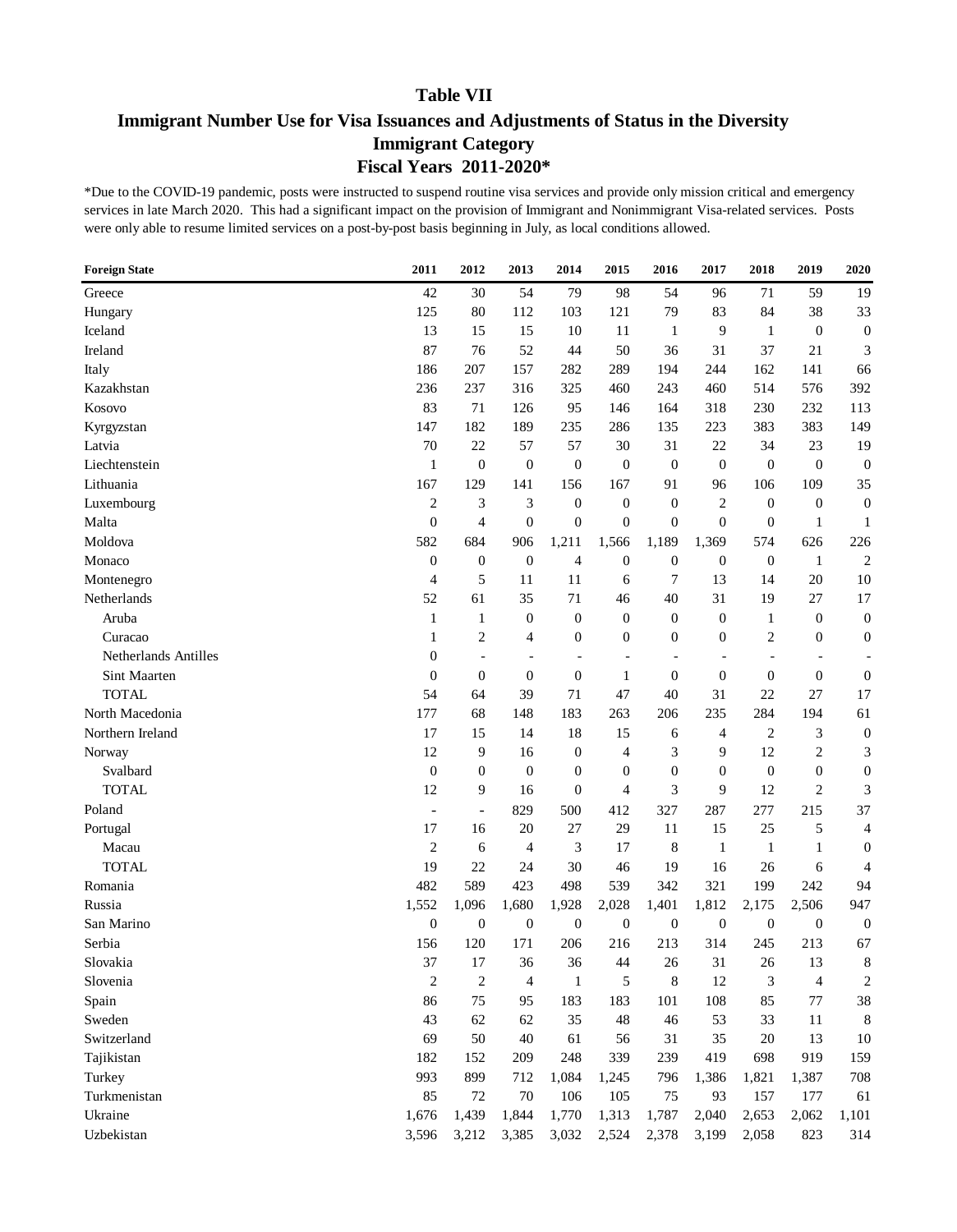# **Immigrant Number Use for Visa Issuances and Adjustments of Status in the Diversity Immigrant Category Fiscal Years 2011-2020\***

| <b>Foreign State</b>                                 | 2011             | 2012             | 2013                                                           | 2014             | 2015             | 2016             | 2017                        | 2018             | 2019             | 2020             |
|------------------------------------------------------|------------------|------------------|----------------------------------------------------------------|------------------|------------------|------------------|-----------------------------|------------------|------------------|------------------|
| Vatican City                                         | $\boldsymbol{0}$ | $\mathbf{0}$     | $\boldsymbol{0}$                                               | $\boldsymbol{0}$ | $\boldsymbol{0}$ | $\boldsymbol{0}$ | $\boldsymbol{0}$            | $\boldsymbol{0}$ | $\theta$         | $\mathbf{0}$     |
| <b>Europe Total</b>                                  |                  |                  | 16,378 13,093 17,296 18,904 19,811 15,207 20,516 20,434 17,897 |                  |                  |                  |                             |                  |                  | 7,643            |
| <b>North America</b>                                 |                  |                  |                                                                |                  |                  |                  |                             |                  |                  |                  |
| Bahamas, The                                         | 2                | 3                | 16                                                             | 2                | 7                | 5                | 3                           | 2                | 8                | 13               |
| <b>North America Total</b>                           | $\boldsymbol{2}$ | $\mathbf{3}$     | 16                                                             | $\boldsymbol{2}$ | 7                | 5                | 3                           | $\boldsymbol{2}$ | 8                | 13               |
| Oceania                                              |                  |                  |                                                                |                  |                  |                  |                             |                  |                  |                  |
| Australia                                            | 275              | 292              | 433                                                            | 406              | 486              | 331              | 398                         | 507              | 340              | 263              |
| Christmas Island                                     | $\boldsymbol{0}$ | $\boldsymbol{0}$ | $\mathbf{0}$                                                   | $\boldsymbol{0}$ | $\boldsymbol{0}$ | $\mathbf{0}$     | $\boldsymbol{0}$            | $\mathbf{0}$     | $\mathbf{0}$     | $\mathbf{0}$     |
| Cocos (Keeling) Islands                              | $\boldsymbol{0}$ | $\boldsymbol{0}$ | $\boldsymbol{0}$                                               | $\boldsymbol{0}$ | $\boldsymbol{0}$ | $\boldsymbol{0}$ | $\boldsymbol{0}$            | $\boldsymbol{0}$ | $\boldsymbol{0}$ | $\mathbf{0}$     |
| Norfolk Island                                       | $\boldsymbol{0}$ | $\theta$         | $\boldsymbol{0}$                                               | $\boldsymbol{0}$ | 5                | $\boldsymbol{0}$ | $\boldsymbol{0}$            | $\theta$         | $\boldsymbol{0}$ | $\mathbf{0}$     |
| <b>TOTAL</b>                                         | 275              | 292              | 433                                                            | 406              | 491              | 331              | 398                         | 507              | 340              | 263              |
| Fiji                                                 | 174              | 174              | 254                                                            | 218              | 185              | 130              | 214                         | 184              | 139              | 216              |
| Kiribati                                             | $\boldsymbol{0}$ | 2                | $\boldsymbol{0}$                                               | $\mathbf{0}$     | 3                | 3                | $\boldsymbol{0}$            | $\mathbf{1}$     | $\boldsymbol{0}$ | $\mathbf{0}$     |
| Marshall Islands                                     | $\boldsymbol{0}$ | 4                | $\mathbf{0}$                                                   | 1                | $\mathbf{0}$     | $\boldsymbol{0}$ | 0                           | $\theta$         | $\boldsymbol{0}$ | $\boldsymbol{0}$ |
| Micronesia, Federated States of                      | $\boldsymbol{0}$ | $\mathbf{0}$     | $\boldsymbol{0}$                                               | $\theta$         | $\theta$         | $\boldsymbol{0}$ | $\boldsymbol{0}$            | $\overline{0}$   | 1                | $\boldsymbol{0}$ |
| Nauru                                                | 6                | $\theta$         | $\boldsymbol{0}$                                               | $\theta$         | $\theta$         | $\boldsymbol{0}$ | $\boldsymbol{0}$            | $\overline{0}$   | $\theta$         | $\theta$         |
| New Zealand                                          | 109              | 87               | 131                                                            | 132              | 149              | 66               | 127                         | 115              | 92               | 53               |
| Cook Islands                                         | $\boldsymbol{0}$ | $\boldsymbol{0}$ | $\boldsymbol{0}$                                               | $\boldsymbol{0}$ | $\boldsymbol{0}$ | $\boldsymbol{0}$ | $\boldsymbol{0}$            | $\boldsymbol{0}$ | $\boldsymbol{0}$ | $\mathbf{0}$     |
| Niue                                                 | 0                | $\boldsymbol{0}$ | $\boldsymbol{0}$                                               | $\boldsymbol{0}$ | $\boldsymbol{0}$ | $\boldsymbol{0}$ | $\boldsymbol{0}$            | $\boldsymbol{0}$ | $\boldsymbol{0}$ | $\mathbf{0}$     |
| Tokelau                                              | $\boldsymbol{0}$ | $\boldsymbol{0}$ | $\mathbf{0}$                                                   | $\boldsymbol{0}$ | $\boldsymbol{0}$ | $\boldsymbol{0}$ | $\boldsymbol{0}$            | $\theta$         | $\theta$         | $\mathbf{0}$     |
| <b>TOTAL</b>                                         | 109              | 87               | 131                                                            | 132              | 149              | 66               | 127                         | 115              | 92               | 53               |
| Palau                                                | 0                | $\boldsymbol{0}$ | $\boldsymbol{0}$                                               | $\mathbf{0}$     | $\boldsymbol{0}$ | $\boldsymbol{0}$ | $\boldsymbol{0}$            | $\boldsymbol{0}$ | $\boldsymbol{0}$ | 1                |
| Papua New Guinea                                     | 1                | $\boldsymbol{0}$ | 9                                                              | 2                | 1                | $\mathbf{0}$     | 1                           | 0                | 4                | 2                |
| Samoa                                                | 4                | 2                | $\mathbf{0}$                                                   | $\theta$         | $\mathbf{0}$     | $\boldsymbol{0}$ | $\boldsymbol{0}$            | 4                | 1                | $\boldsymbol{0}$ |
| Solomon Islands                                      | $\boldsymbol{0}$ | $\boldsymbol{0}$ | $\boldsymbol{0}$                                               | $\boldsymbol{0}$ | $\boldsymbol{0}$ | $\boldsymbol{0}$ | $\boldsymbol{0}$            | $\theta$         | $\boldsymbol{0}$ | $\mathbf{0}$     |
| Tonga                                                | 9                | 1                | 11                                                             | $\overline{2}$   | 15               | 1                | 24                          | 13               | 15               | $\,8\,$          |
| Tuvalu                                               | $\boldsymbol{0}$ | $\boldsymbol{0}$ | $\boldsymbol{0}$                                               | $\mathbf{0}$     | $\boldsymbol{0}$ | 0                | $\overline{2}$              | $\overline{0}$   | $\boldsymbol{0}$ | $\boldsymbol{0}$ |
| Vanuatu                                              | $\boldsymbol{0}$ | $\mathbf{0}$     | $\boldsymbol{0}$                                               | $\boldsymbol{0}$ | $\overline{0}$   | $\mathbf{1}$     | $\overline{0}$              | $\Omega$         | $\overline{0}$   | $\mathbf{0}$     |
| Oceania Total                                        | 578              | 562              | 838                                                            | 761              | 844              | 532              | 766                         | 824              | 592              | 543              |
| South America, Central America, and the<br>Caribbean |                  |                  |                                                                |                  |                  |                  |                             |                  |                  |                  |
| Antigua and Barbuda                                  | $\mathbf{1}$     | $\boldsymbol{0}$ | 6                                                              | $\sqrt{6}$       | $\overline{4}$   | $\boldsymbol{0}$ | $\mathbf{1}$                | $\boldsymbol{0}$ | $\mathbf{1}$     | $\boldsymbol{0}$ |
| Argentina                                            | 57               | 37               | 32                                                             | $73\,$           | 52               | $30\,$           | 36                          | 32               | 49               | 11               |
| <b>Barbados</b>                                      | 6                | 4                | $\boldsymbol{0}$                                               | $\,8\,$          | 6                | $\boldsymbol{0}$ | $\boldsymbol{2}$            | $\boldsymbol{0}$ | $\boldsymbol{0}$ | $\boldsymbol{0}$ |
| Belize                                               | $\,8\,$          | $\mathbf{1}$     | 12                                                             | $\mathbf{1}$     | $\boldsymbol{0}$ | $\boldsymbol{0}$ | $\ensuremath{\mathfrak{Z}}$ | $\boldsymbol{2}$ | $\boldsymbol{0}$ | $\boldsymbol{0}$ |